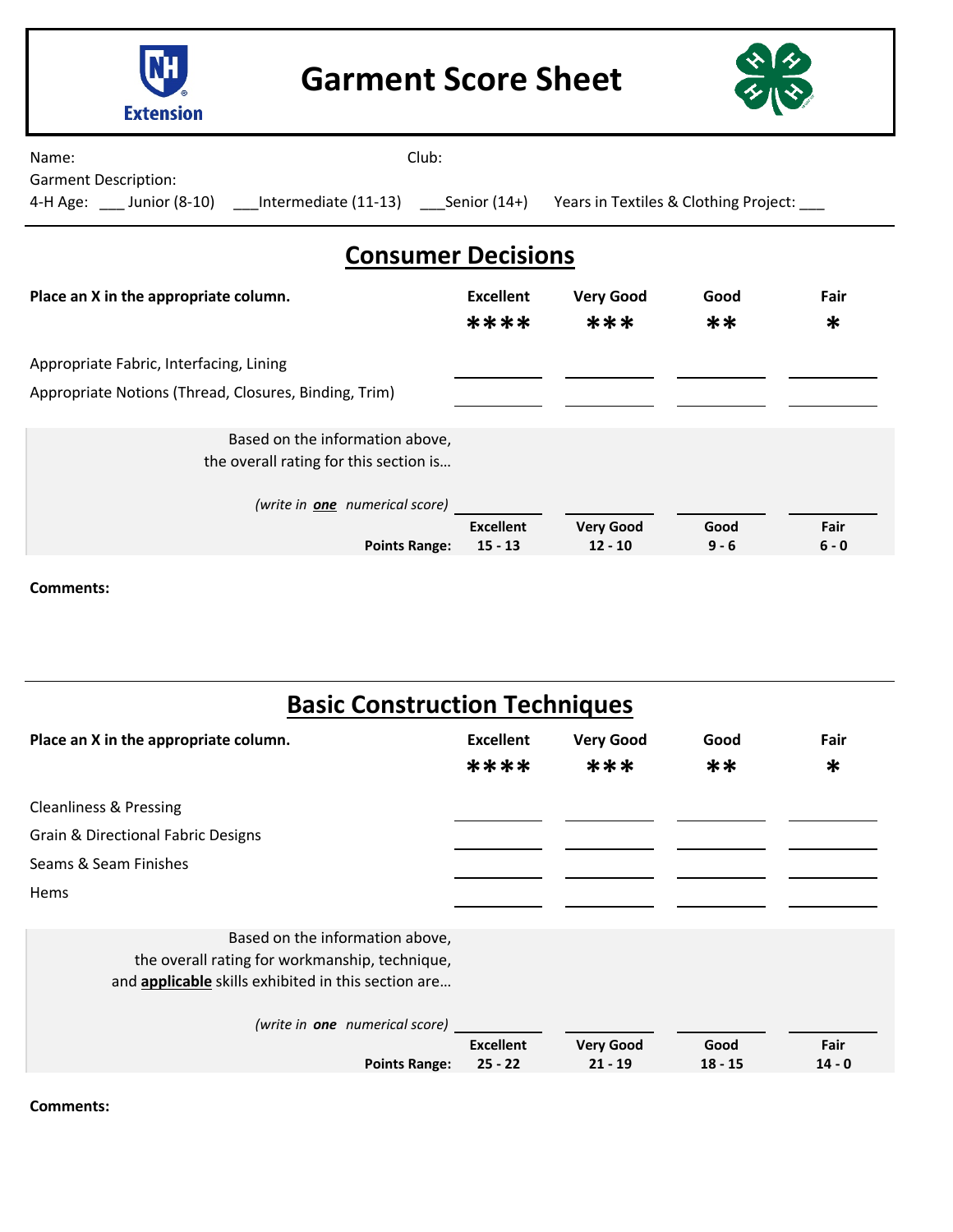## **Garment Specific Construction Techniques**

| Place an X in the appropriate column.                      | <b>Excellent</b>              | <b>Very Good</b>              | Good              | Fair             | <b>NA</b> |
|------------------------------------------------------------|-------------------------------|-------------------------------|-------------------|------------------|-----------|
|                                                            | ****                          | ***                           | **                | $\ast$           |           |
| Waistbands/Bands/Straps/Ties/Belt/Belt Loops               |                               |                               |                   |                  |           |
| Casings                                                    |                               |                               |                   |                  |           |
| Facings                                                    |                               |                               |                   |                  |           |
| Darts                                                      |                               |                               |                   |                  |           |
| Gathers & Ruffles                                          |                               |                               |                   |                  |           |
| Pleats/Tucks                                               |                               |                               |                   |                  |           |
| Closures                                                   |                               |                               |                   |                  |           |
| Pockets/Flaps/Welts                                        |                               |                               |                   |                  |           |
| Pants                                                      |                               |                               |                   |                  |           |
| Collars, Lapels, Cuffs, Hoods                              |                               |                               |                   |                  |           |
| Sleeves                                                    |                               |                               |                   |                  |           |
| Yokes & Bibs                                               |                               |                               |                   |                  |           |
| Trims, Decorative Topstitching                             |                               |                               |                   |                  |           |
| Linings                                                    |                               |                               |                   |                  |           |
| Plaids, Checks, Stripes, Large Prints & Lace Motifs        |                               |                               |                   |                  |           |
| Other:<br><u> 1980 - Jan Barbarat, martin a</u>            |                               |                               |                   |                  |           |
| Based on the information above,                            |                               |                               |                   |                  |           |
| the overall rating for workmanship, technique,             |                               |                               |                   |                  |           |
| and <b>applicable</b> skills exhibited in this section are |                               |                               |                   |                  |           |
| (write in one numerical score)                             |                               |                               |                   |                  |           |
| <b>Points Range:</b>                                       | <b>Excellent</b><br>$40 - 36$ | <b>Very Good</b><br>$35 - 31$ | Good<br>$30 - 25$ | Fair<br>$24 - 0$ |           |

**Points Range: 40 - 36** 

**Comments:**